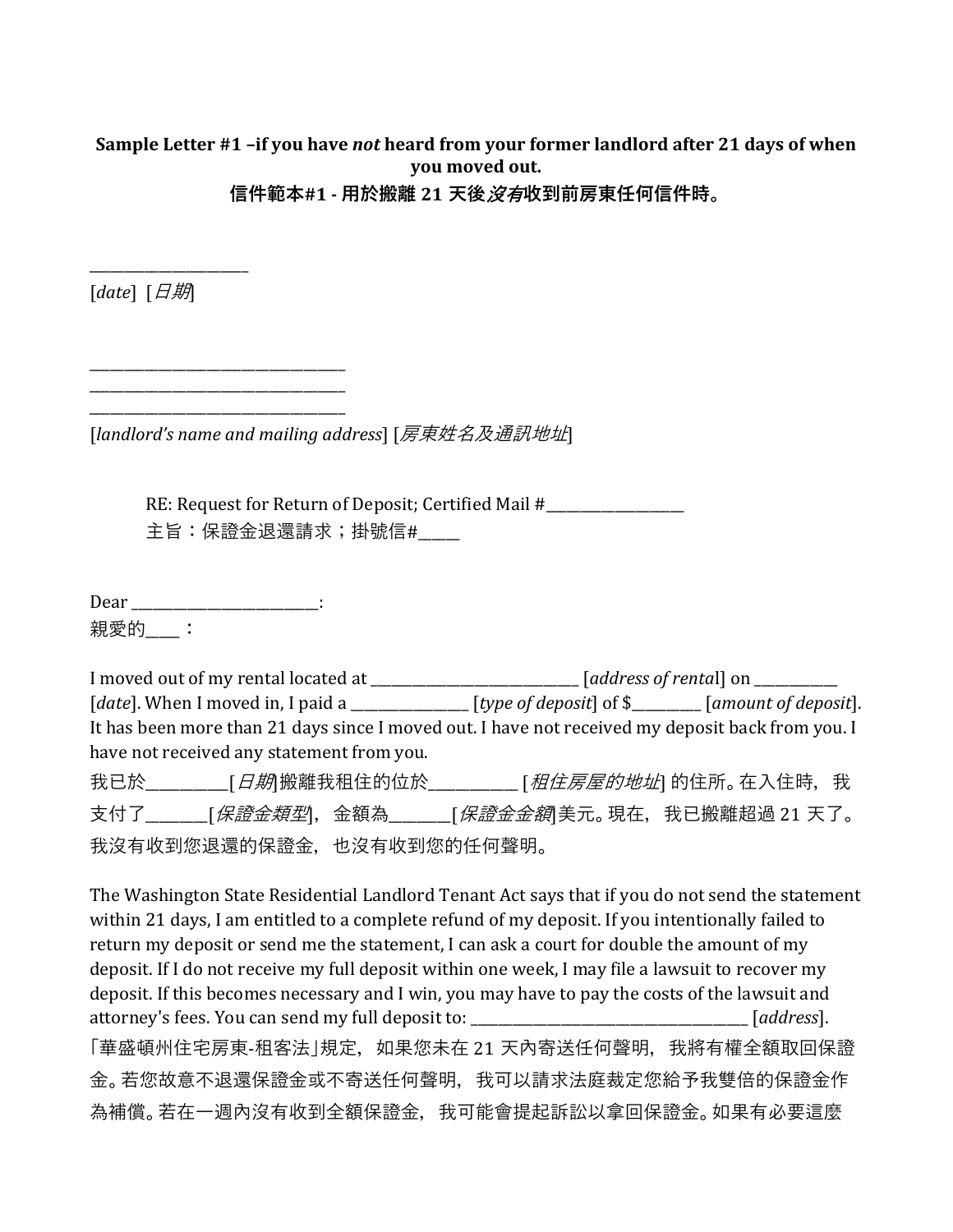做,在我勝訴之後,您可能必須支付訴訟費和律師費。您可以將全部保證金寄至:

\_\_\_\_\_\_\_\_\_\_\_\_\_\_\_\_\_\_\_ [地址]。

Sincerely 順致敬意,

\_\_\_\_\_\_\_\_\_\_\_\_\_\_\_\_\_\_\_\_\_\_\_\_\_\_\_\_\_\_\_\_\_\_\_\_\_\_\_\_\_ [*your name and signature*] [您的姓名和簽名]

\_\_\_\_\_\_\_\_\_\_\_\_\_\_\_\_\_\_\_\_\_\_\_\_\_\_\_\_\_\_\_\_\_\_\_\_\_\_\_\_\_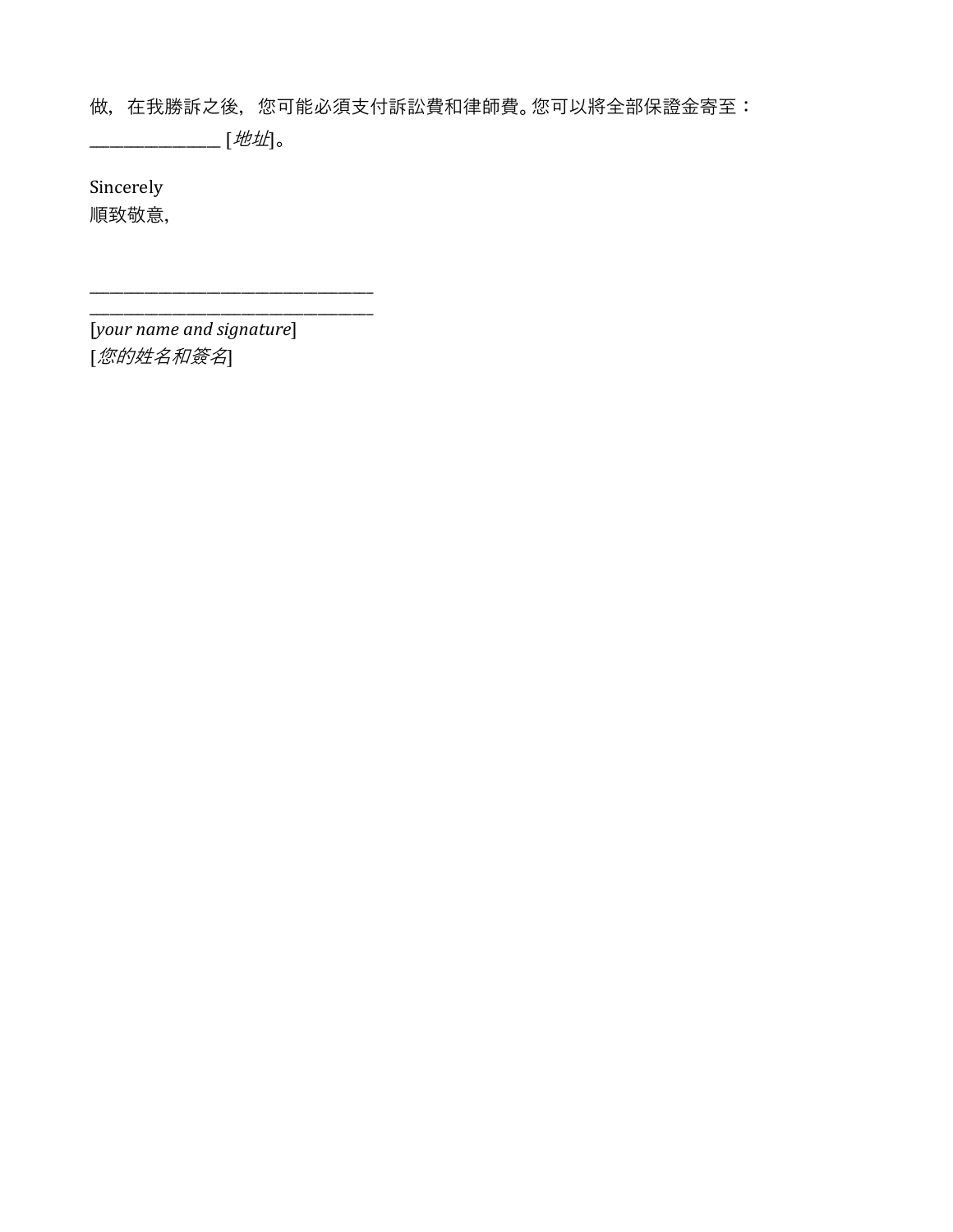### **Sample Letter #2 –to dispute that your security deposit is being kept or that you owe your former landlord money.**

**信件範本#2 - 用於房東扣留保證金或您欠前房東錢時進行申辯。**

[*date*] [日期]

\_\_\_\_\_\_\_\_\_\_\_\_\_\_\_\_\_\_\_\_\_\_\_

\_\_\_\_\_\_\_\_\_\_\_\_\_\_\_\_\_\_\_\_\_\_\_\_\_\_\_\_\_\_\_\_\_\_\_\_\_\_\_\_\_\_\_\_\_ [*landlord's name and mailing address*] [房東姓名及通訊地址]

\_\_\_\_\_\_\_\_\_\_\_\_\_\_\_\_\_\_\_\_\_\_\_\_\_\_\_\_\_\_\_\_\_\_\_\_\_\_\_\_\_\_\_\_\_ \_\_\_\_\_\_\_\_\_\_\_\_\_\_\_\_\_\_\_\_\_\_\_\_\_\_\_\_\_\_\_\_\_\_\_\_\_\_\_\_\_\_\_\_\_

> RE: Alleged Damages/Charges; Certified Mail #\_\_\_\_\_\_\_\_\_\_\_\_\_\_\_\_\_\_\_\_\_\_\_\_\_\_\_\_\_\_\_\_\_\_\_ 主旨:指控的損害賠償金/收費; 掛號信#\_\_\_\_\_\_\_\_\_\_\_\_\_\_\_\_\_\_\_\_\_\_\_\_\_\_\_\_\_\_\_\_\_\_

Dear \_\_\_\_\_\_\_\_\_\_\_\_\_\_\_\_: 親愛的 なんじょう きょうこう

I received your letter dated \_\_\_\_\_\_\_\_\_\_\_\_\_\_ stating I owe \$ in damages or other charges. 您於\_\_\_\_\_\_\_\_\_\_\_\_\_\_\_(日期)的來信已經收悉,您在信中說我欠您\_\_\_\_\_\_\_美元的損害賠償金或其他費用。

**I dispute these damages**. The Residential Landlord-Tenant Act states that tenants are not liable for certain things, such as normal wear and tear, damaged caused by third parties, damage that existed when I moved in, or unreasonable charges.

我對這些損害賠償金存有異議。「住宅房東-租客法」規定,對於正常磨損、第三方造成的損壞、入住 時存在的損壞或不合理的收費等,租客不需承擔任何責任。

[*Check all that apply, give an explanation, and attach evidence*] [請勾選所有適用項,給予解釋並附上證據]

 $\Box$  I am not responsible for the following alleged "damages" because there was no damage; there was only normal wear and tear: 我不對以下指控的「損害賠償」負責,因為並沒有損壞;只有正常的磨損:

\_\_\_\_\_\_\_\_\_\_\_\_\_\_\_\_\_\_\_\_\_\_\_\_\_\_\_\_\_\_\_\_\_\_\_\_\_\_\_\_\_\_\_\_\_\_\_\_\_\_\_\_\_\_\_\_\_\_\_\_\_\_\_\_\_\_\_\_\_\_\_\_\_\_\_\_\_\_\_\_\_\_\_\_\_\_\_\_\_\_\_\_\_\_\_\_\_\_\_\_\_\_\_\_\_\_\_\_\_\_\_\_\_

□ I am not responsible for the following alleged "damages" because they were not caused by me, my family, or my guests:

\_\_\_\_\_\_\_\_\_ 。

\_\_\_\_\_\_\_\_\_ 。

我不對以下指控的「損害賠償」負責,因為這些損害不是由我、我的家人或我的客人造成的: \_\_\_\_\_\_\_\_\_\_\_\_\_\_\_\_\_\_\_\_\_\_\_\_\_\_\_\_\_\_\_\_\_\_\_\_\_\_\_\_\_\_\_\_\_\_\_\_\_\_\_\_\_\_\_\_\_\_\_\_\_\_\_\_\_\_\_\_\_\_\_\_\_\_\_\_\_\_\_\_\_\_\_\_\_\_\_\_\_\_\_\_\_\_\_\_\_\_\_\_\_\_\_\_\_\_\_\_\_\_\_\_\_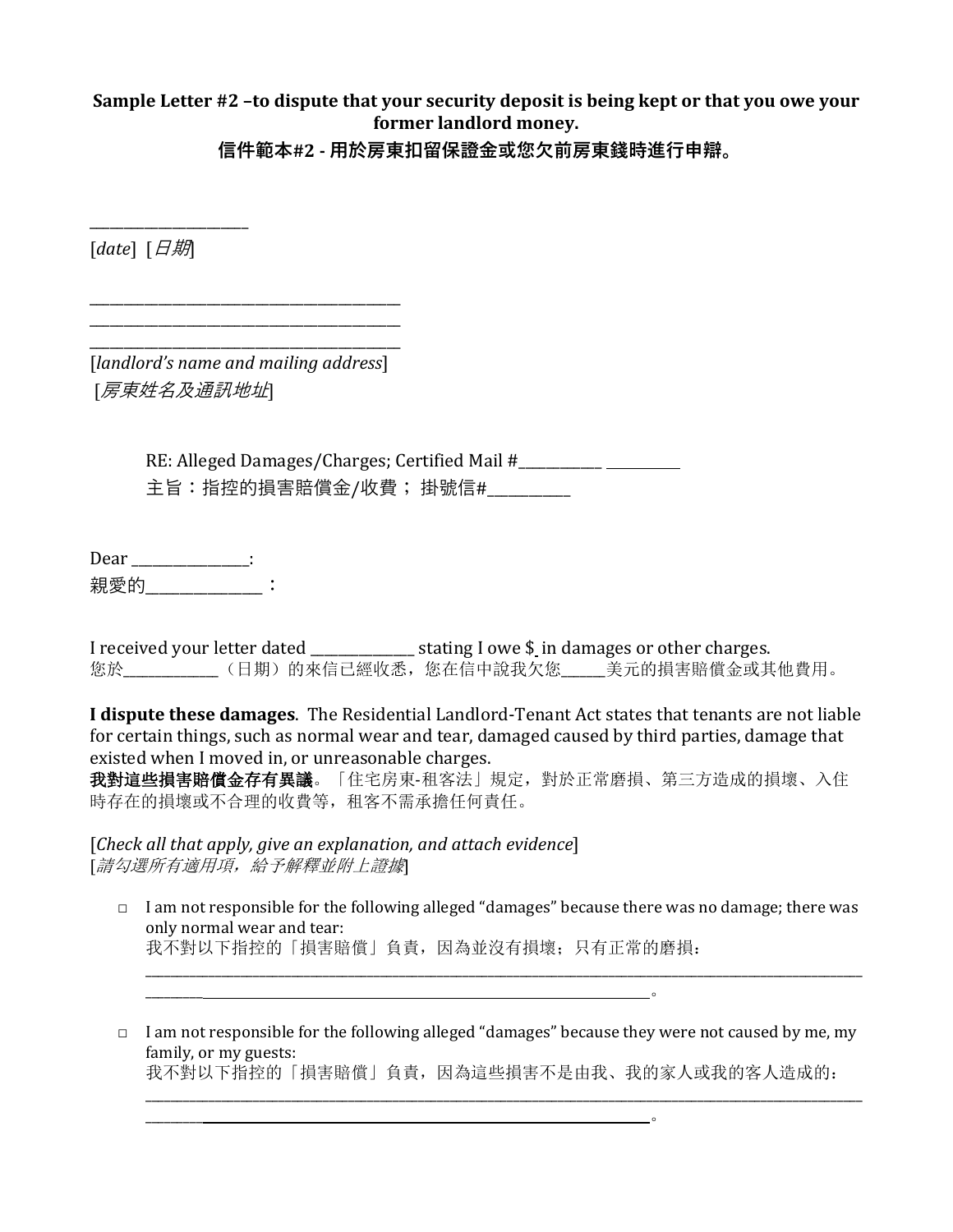□ I am not responsible for the following alleged "damages" because these were the conditions when I moved in so no damage was done: 我不對以下指控的「損害賠償」負責負責,因為我入住時就是這樣的狀況,所以我沒有造成任 何損害:

\_\_\_\_\_\_\_\_\_\_\_\_\_\_\_\_\_\_\_\_\_\_\_\_\_\_\_\_\_\_\_\_\_\_\_\_\_\_\_\_\_\_\_\_\_\_\_\_\_\_\_\_\_\_\_\_\_\_\_\_\_\_\_\_\_\_\_\_\_\_\_\_\_\_\_\_\_\_\_\_\_\_\_\_\_\_\_\_\_\_\_\_\_\_\_\_\_\_\_\_\_\_\_\_\_\_\_\_\_\_\_\_\_

\_\_\_\_\_\_\_\_\_\_\_\_\_\_\_\_\_\_\_\_\_\_\_\_\_\_\_\_\_\_\_\_\_\_\_\_\_\_\_\_\_\_\_\_\_\_\_\_\_\_\_\_\_\_\_\_\_\_\_\_\_\_\_\_\_\_\_\_\_\_\_\_\_\_\_\_\_\_\_\_\_\_\_\_\_\_\_\_\_\_\_\_\_\_\_\_\_\_\_\_\_\_\_\_\_\_\_\_\_\_\_\_\_

 $\Box$  I am not responsible for the following charges because they are not reasonable: 我不對以下費用負責,因為這些費用不合理:

 $\overline{\phantom{a}}$ 

 $\overline{\phantom{a}}$  , which is a set of the contract of the contract of the contract of the contract of the contract of the contract of the contract of the contract of the contract of the contract of the contract of the contract

- □ I cannot be charged for any alleged damage because you did not do a move-in inspection report with me when I first moved in. The law requires you to do this. Since you did not, you cannot charge me for any alleged damages. 您不能因任何指控的損害而向我收費,因為我剛入住時,您沒有和我一起完成入住檢查報告。 按照法律規定,這是您必須做的。既然您沒有做,您就不能因任何指控的損害賠償而向我收 費。
- $\Box$  You did not provide a "full and specific statement" of alleged damages and repair costs within 21 days of when I moved out. You only provided estimates of repair costs. Under a court case called *Goodeill v. Madison Real Estate*, these estimates are not good enough. You did not comply with the law.

您在我搬離後 21 天內未就指控的損害賠償和維修費用提供「完整且具體的陳述」,而僅提供了 維修費用的估算金額。根據名為「*Goodeill v. Madison Real Estate*」的法庭案例,這些估算金額 不太合理。您未遵守法律規定。

\_\_\_\_\_\_\_\_\_\_\_\_\_\_\_\_\_\_\_\_\_\_\_\_\_\_\_\_\_\_\_\_\_\_\_\_\_\_\_\_\_\_\_\_\_\_\_\_\_\_\_\_\_\_\_\_\_\_\_\_\_\_\_\_\_\_\_\_\_\_\_\_\_\_\_\_\_\_\_\_\_\_\_\_\_\_\_\_\_\_\_\_\_\_\_\_\_\_\_\_\_\_\_\_\_\_\_\_\_\_\_\_\_

 $\Box$  I agree that I am responsible for the following charges: 我同意我對以下費用負責:

\_\_\_\_\_\_\_\_ 。

Please send me \$\_\_\_\_\_\_\_\_\_\_\_\_ immediately at this address:

\_\_\_\_\_\_\_\_\_\_\_\_\_\_\_\_\_\_\_\_\_\_\_\_\_\_\_\_\_\_\_\_\_\_\_\_\_\_\_\_\_\_\_\_\_\_\_\_\_\_\_\_\_. Please also send me a copy of all proof you have of (1) all alleged damages and charges; (2) the amounts you actually paid to have repairs made. 請立即將\_\_\_\_\_\_\_\_\_美元寄至本人以下地址: \_\_\_\_\_\_\_。同時,請一併寄送您所持有的(1)所有指控 的損害賠償和費用,以及(2)您實際支付的維修費用的全部證據的副本。

Sincerely, 順致敬意,

\_\_\_\_\_\_\_\_\_\_\_\_\_\_\_\_\_\_\_\_\_\_\_\_\_\_\_\_\_\_\_\_\_\_\_\_\_\_\_\_\_ [*your name and signature*] [您的姓名和簽名]

\_\_\_\_\_\_\_\_\_\_\_\_\_\_\_\_\_\_\_\_\_\_\_\_\_\_\_\_\_\_\_\_\_\_\_\_\_\_\_\_\_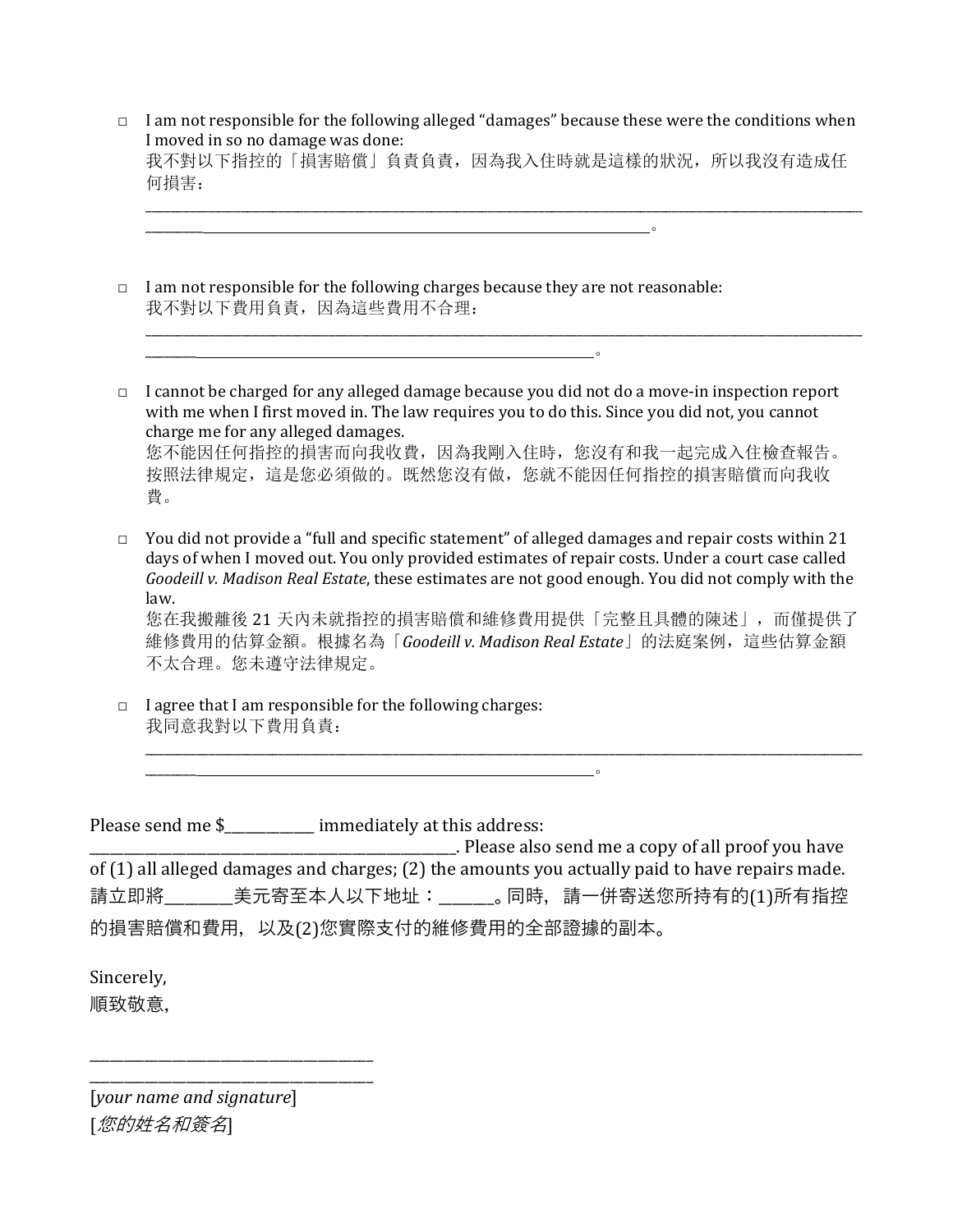## **Sample Letter #3 –to respond to a collection agency. 信件範本#3 - 用於回覆收債機構。**

[*date*] [日期]

 $\overline{\phantom{a}}$  , we can also the contract of  $\overline{\phantom{a}}$ \_\_\_\_\_\_\_\_\_\_\_\_\_\_\_\_\_\_\_\_\_\_\_

\_\_\_\_\_\_\_\_\_\_\_\_\_\_\_\_\_\_\_\_\_\_\_

 $\overline{\phantom{a}}$  , we can also the contract of  $\overline{\phantom{a}}$ [*collection agency's name and mailing address*] [收債機構名稱及通訊地址]

> RE: Account # \_\_\_\_\_\_\_\_\_\_\_\_\_\_; Certified Mail #\_\_\_\_\_\_\_\_\_\_\_\_ 主旨:賬戶#\_\_\_\_\_\_\_\_\_\_\_\_; 掛號信#\_\_\_\_\_\_\_\_\_\_\_

To Whom It May Concern: 敬冈者:

I write to request that you stop communications to me about my account. Under the Fair Debt Collection Practices Act, 15 U.S.C. §1692 et seq., you must honor my request. 特此寫信給貴方,請求貴方停止就我的賬戶事宜而聯絡我。根據美國法典第 15 卷「公平債務催 收法」第§1692 條及以下條款,您必須尊重我的請求。

Under the Fair Debt Collection Practices Act, once I have asked you to stop contacting me, you may only communicate with me to (1) advise that you are ending your efforts, (2) notify me that you may invoke specified remedies that you normally invoke or (3) where applicable, to notify me that you intend to invoke a specified remedy.

根據「公平債務催收法」,一旦我請求貴方停止聯絡我,則貴方僅可為以下目的而聯絡我:(1)告 知我貴方擬結束相關工作;(2)通知我貴方可援用貴方通常援用的指定救濟措施;或(3)在適用 的情況下,通知我貴方有意援用指定的救濟措施。

Please provide me with: 請向我提供:

- Verification of any debt relating to my account; 與本人賬戶相關的債務的核實記錄;
- Name and address of original creditor and current creditor; 原債權人和現債權人的姓名及地址;
- Confirmation that you will treat any such debt and the accuracy of the items in the files relating to me as disputed; and 您將任何此類債務及與我有關的文件中的各項收費之準確性視為有異議的確認;以及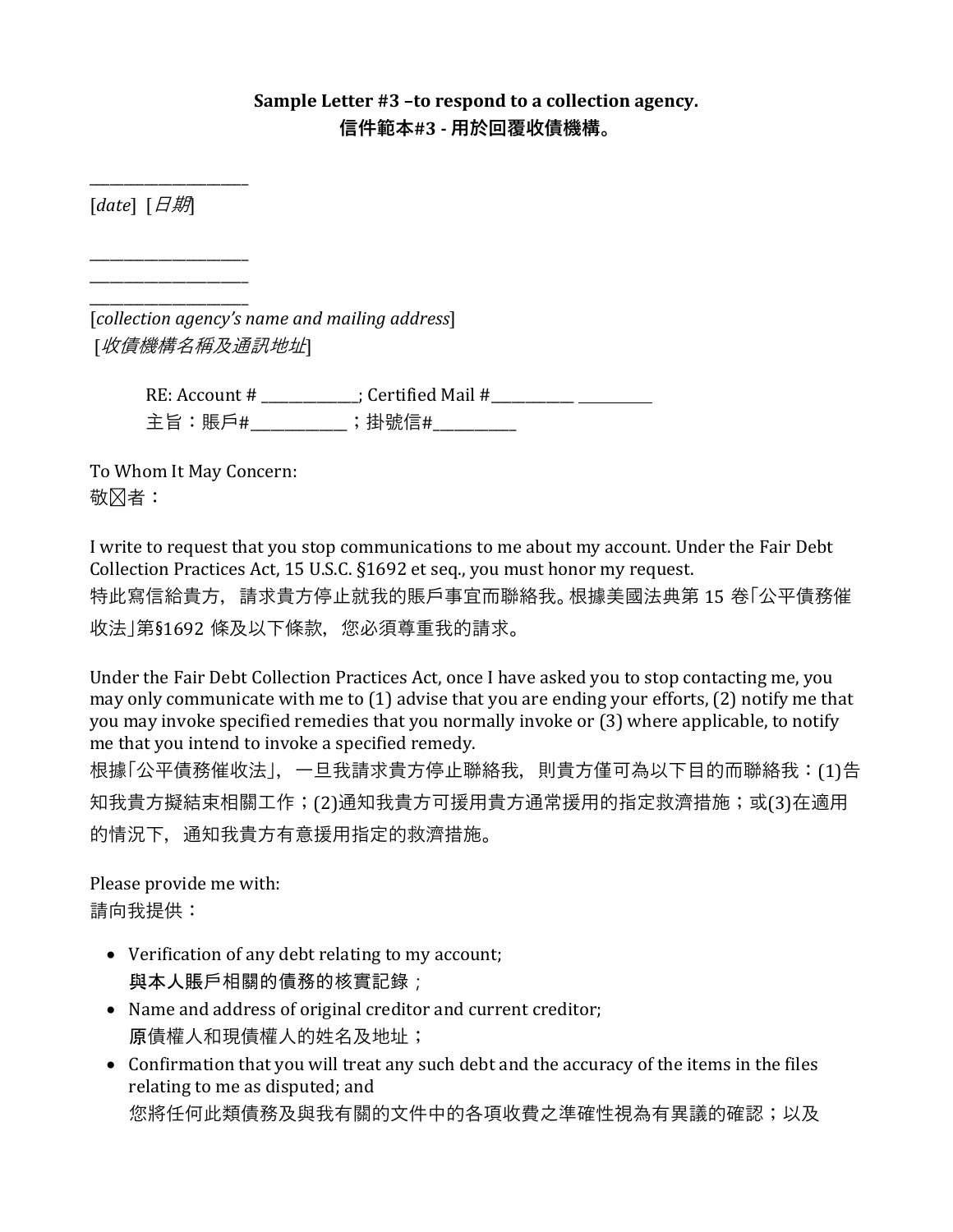• Forms and assistance I can use to dispute the accuracy of such items. 我在懷疑這些收費的準確性時可以使用的表格及協助。

Until advised otherwise, you should assume I am disputing this debt. 除非另行告知,否則貴方應假定我將對此債務提出申辯。

Thank you for your cooperation. 謝謝您的配合。

\_\_\_\_\_\_\_\_\_\_\_\_\_\_\_\_\_\_\_\_\_\_\_ \_\_\_\_\_

Sincerely, 順致敬意,

\_\_\_\_\_\_\_\_\_\_\_\_\_\_\_\_\_\_\_\_\_\_\_ \_\_\_\_\_ [*your name, signature, and address*] [您的姓名、簽名及地址]

 $\overline{\phantom{a}}$  ,  $\overline{\phantom{a}}$  ,  $\overline{\phantom{a}}$  ,  $\overline{\phantom{a}}$  ,  $\overline{\phantom{a}}$  ,  $\overline{\phantom{a}}$  ,  $\overline{\phantom{a}}$  ,  $\overline{\phantom{a}}$  ,  $\overline{\phantom{a}}$  ,  $\overline{\phantom{a}}$  ,  $\overline{\phantom{a}}$  ,  $\overline{\phantom{a}}$  ,  $\overline{\phantom{a}}$  ,  $\overline{\phantom{a}}$  ,  $\overline{\phantom{a}}$  ,  $\overline{\phantom{a}}$ 

 $\frac{1}{2}$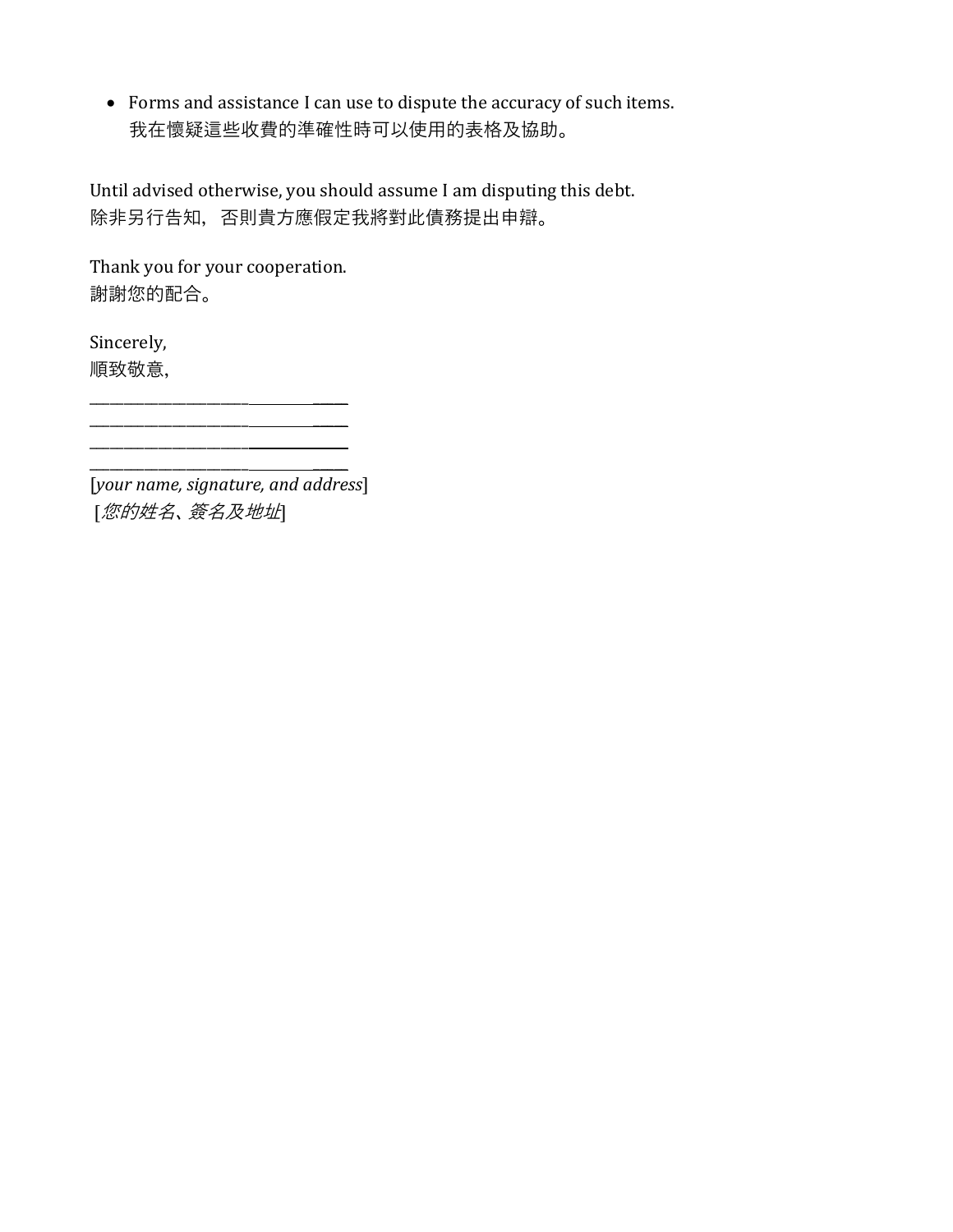# **Sample Letter #4 –to respond to a Housing Authority's decision to stop your housing assistance.**

**信件範本#4 - 用於回覆住房管理局對您停止住房援助的決定。**

[*date*] [日期]

 $\overline{\phantom{a}}$  , we can also the contract of  $\overline{\phantom{a}}$ 

\_\_\_\_\_\_\_\_\_\_\_\_\_\_\_\_\_\_\_\_\_\_\_\_\_\_\_\_\_\_\_\_\_\_ \_\_\_\_\_\_\_\_\_\_\_\_\_\_\_\_\_\_\_\_\_\_\_\_\_\_\_\_\_\_\_\_\_\_

\_\_\_\_\_\_\_\_\_\_\_\_\_\_\_\_\_\_\_\_\_\_\_\_\_\_\_\_\_\_\_\_\_\_ *Housing Authority's name and mailing address*] [*住房管理局的名稱及通訊地址*]

> RE: Request for Grievance Hearing 主旨:申訴聽證會申請

To Whom It May Concern: 敬冈者:

I received your notice dated \_\_\_\_\_\_\_\_\_\_\_\_ saying you will no longer provide me housing assistance because my former landlord says I owe money. I dispute that I owe any money to my former landlord. 我收到了貴局\_\_\_\_\_\_\_\_\_\_\_\_(日期)的通知,通知稱將不再向我提供住房援助,因為我的前房東 說我欠錢。對於欠房東錢這件事,我存有異議。

Further, I do not agree that my housing assistance should stop. **I am requesting a grievance hearing within 10 days of receiving your notice.** Please notify me of the date, time, and place for the grievance hearing. I would like an opportunity to review my file at your office before the grievance hearing.

此外,我不同意貴局應當停止我的住房援助。**本人請求貴局在本人收到通知後的 10 天內舉行申 訴聽證會。**請通知我舉行申訴聽證會的日期、時間及地點。我希望在申訴聽證會之前有機會在貴 局辦公室冈閱我的檔案。

Sincerely, 順致敬意,

\_\_\_\_\_\_\_\_\_\_\_\_\_\_\_\_\_\_\_\_\_\_\_ \_\_\_\_\_ [*your name, signature, and address*] [您的姓名、簽名及地址]

\_\_\_\_\_\_\_\_\_\_\_\_\_\_\_\_\_\_\_\_\_\_\_ \_\_\_\_\_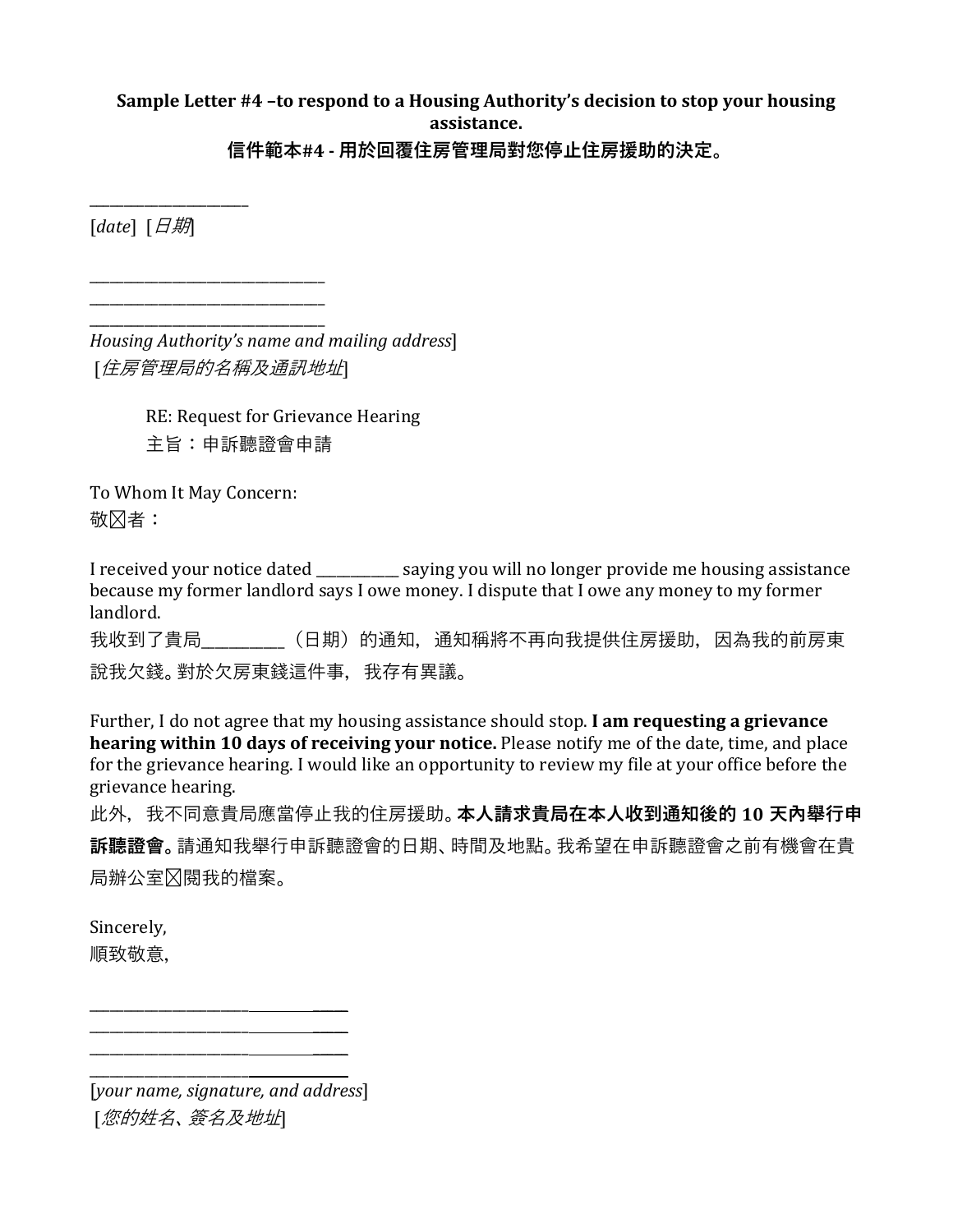#### **Sample Court Statement for Not Receiving Anything**

Your Honor, on November 3, 2016, I rented an apartment from defendant Joe Landlord. I gave him a \$300 deposit. Here are copies of my lease, the written check-in list we signed, and my deposit receipt. On March 1, 2018, I sent the landlord notice that I was moving and gave him a forwarding address. Here are copies of my letter and the envelope. On March 31, 2018, I moved. I waited 21 days. When I didn't get my deposit back or an itemized statement, I sent my landlord a demand letter. Here is a copy of my letter and the receipt showing he received it. My landlord still has not returned my deposit, so I filed this lawsuit. Here is a copy of the Sheriff's affidavit showing he served my landlord with my claim more than five days before trial. Under RCW 59.18.280, I feel I am entitled to double the amount of my deposit because my landlord intentionally failed to refund my deposit or provide me with an itemized statement. I also feel I should receive my \$10 filing fee and the \$25 fee the sheriff charged me to serve Mr. Landlord. I'd be glad to answer any questions you have.

#### **未收到任何資訊時的法庭陳述範本**

法官大人,本人于 2016 年 11 月 3 日向被告——房東 Joe 租了一間公寓。我給了他 300 美元的 保證金。這些是我的租約副本、我們簽署的書面入住物品清單以及保證金收據。2018 年 3 月 1 日,我通知房東說自己即將搬走,並給了他郵寄地址。這些是我的信件和信封的副本。2018 年 3月 31 日,我搬走了。我等了 21 天,我沒有收到保證金或費用詳細清單,於是我給房東寄了 一封請求信。這是這封信的副本和證明他已收到信件的回執。我的房東至今仍未退還保證金,所 以我提起了本次訴訟。這是治安官誓證的副本,證明他已在庭審前五天已將我的訴狀送達給房 東。根據《修訂版華盛頓法典》第 59.18.280 條規定,我覺得我有權獲得雙倍於保證金金額的補 償,因為我的房東是故意不退還保證金或故意不向我提供詳細清單的。此外,我還認為我應當 收回 10 美元的訴訟提起費,以及治安官因向房東先生送達訴狀而向我收取的 25 美元。如您有 任何問題,我很樂意解答。